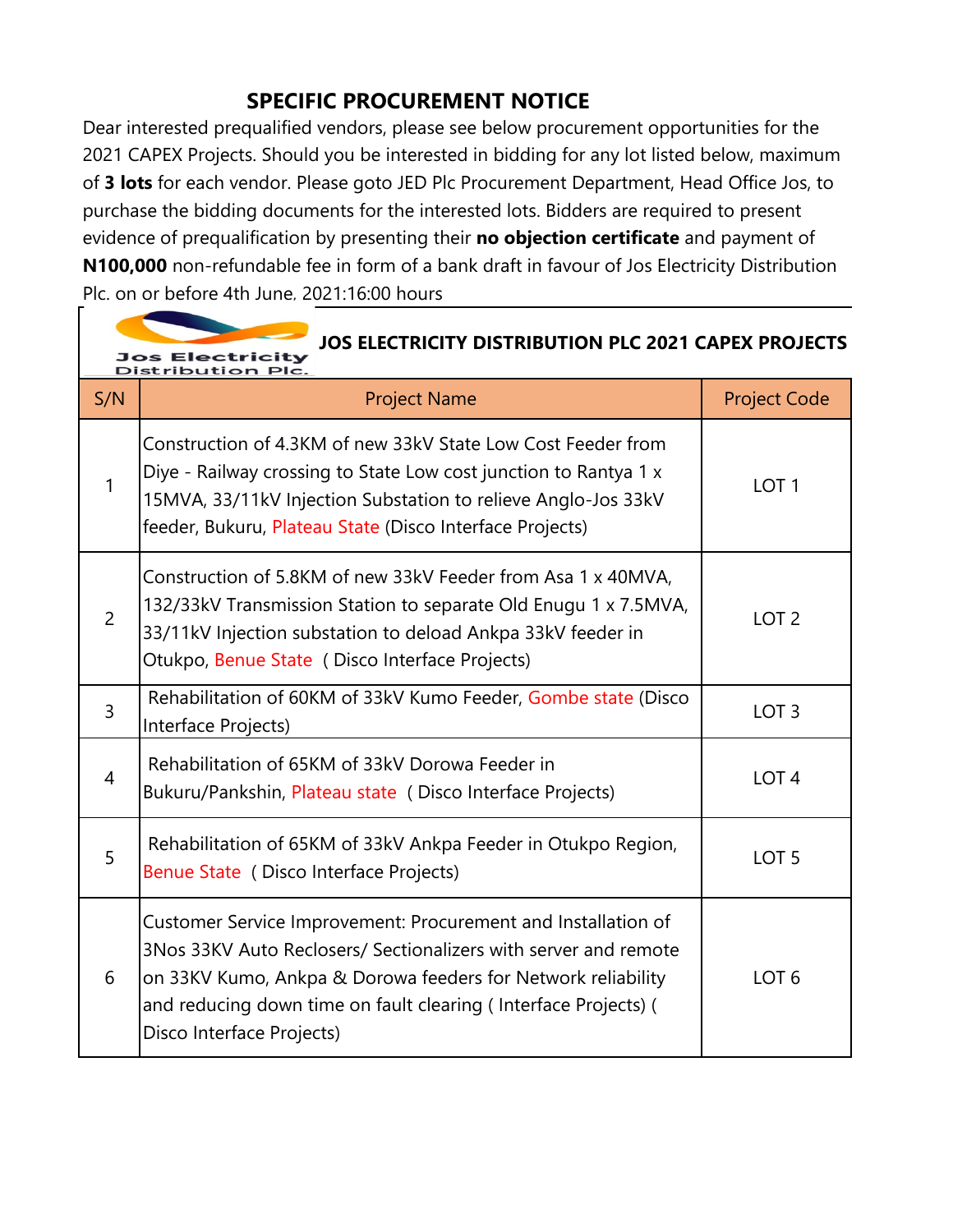| 7A | Customer Service Improvement: Procurement and Installation of 6<br>Numbers 11kV RMU (Extensible) for Network Flexibility and power<br>reliability in Plateau State; West of Mines, by Electricity House, Jos<br>Metro; Ibrahim Taiwo, by Hill Station, Bukuru; Bukuru Town, near<br>First Bank, Bukuru; Zaria Road, by UBE, Jos Metro and District<br>feeder, by Peugeot Substation, Makurdi; and BBL feeder near JAMB<br>office, Benue State | LOT <sub>7A</sub>  |
|----|-----------------------------------------------------------------------------------------------------------------------------------------------------------------------------------------------------------------------------------------------------------------------------------------------------------------------------------------------------------------------------------------------------------------------------------------------|--------------------|
| 7B | Customer Service Improvement: Procurement and Installation of 5<br>Number 11kV RMU (Extensible) for Network Flexibility and power<br>reliability in Bauchi State; Government House, Dogon Yaro<br>Roundabout, Bauchi; Ran Road Feeder byCentral Market<br>roundabout, Bauchi; and Bank Road feeder by Nassarawa Gate<br>Bauchi and Mallam Inna feeder, near Gombe State University, and<br>Fed Lowcost, near Rafin Sanyi, Gombe State         | LOT <sub>7B</sub>  |
| 8A | Customer Service Improvement: Procuremet and Installation of<br>5No 11kV RMU (main only) for 2.5MVA, 33/11kV Power<br>Transformers at the following Injection substations (locatios):<br>Lohmark 2.5MVA Bukuru, Jos; Plateau State and Ningi 2.5MVA<br>Bauchi, Shira/Yaana 2.5MVA, ATB Stadum1- 2.5MVA Bauchi, ATB<br>Stadium2-2.5MVA Bauchi State                                                                                            | LOT <sub>8</sub> A |
| 8Β | Customer Service Improvement: Procurement and Installation of<br>7No 11kV RMU (main only) for 2.5MVA, 33/11kV Power<br>Transformers at the following Injection substations (locatios):<br>Obarike 2.5MVA Otukpo, Okpoga 2.5MVA Otukpo, Ben Poly<br>2.5MVA Otukpo, Ugbokolo 2.5MVA Otukpo, Oju1-2.5MVA<br>Otukpo, Vandekya 2.5MVA Gboko and Adikpo 2.5MVA Gboko in<br><b>Benue State.</b>                                                      | LOT <sub>8B</sub>  |
| 9A | Procurement and Installation of 8 Number 300KVA 11/0.415KV to<br>Relieve 8no. Overloaded 300KVA & 200KVA 11/0.415KV<br>Substations without Lines Extension in Bauchi State                                                                                                                                                                                                                                                                    | LOT <sub>9A</sub>  |
| 9B | Procurement and Installation of 8 Number 300KVA; 11/0.415KV to<br>Relieve 8no. Overloaded 300KVA & 200KVA 11/0.415KV<br>Substations without Lines Extension in Plateau State                                                                                                                                                                                                                                                                  | LOT <sub>9B</sub>  |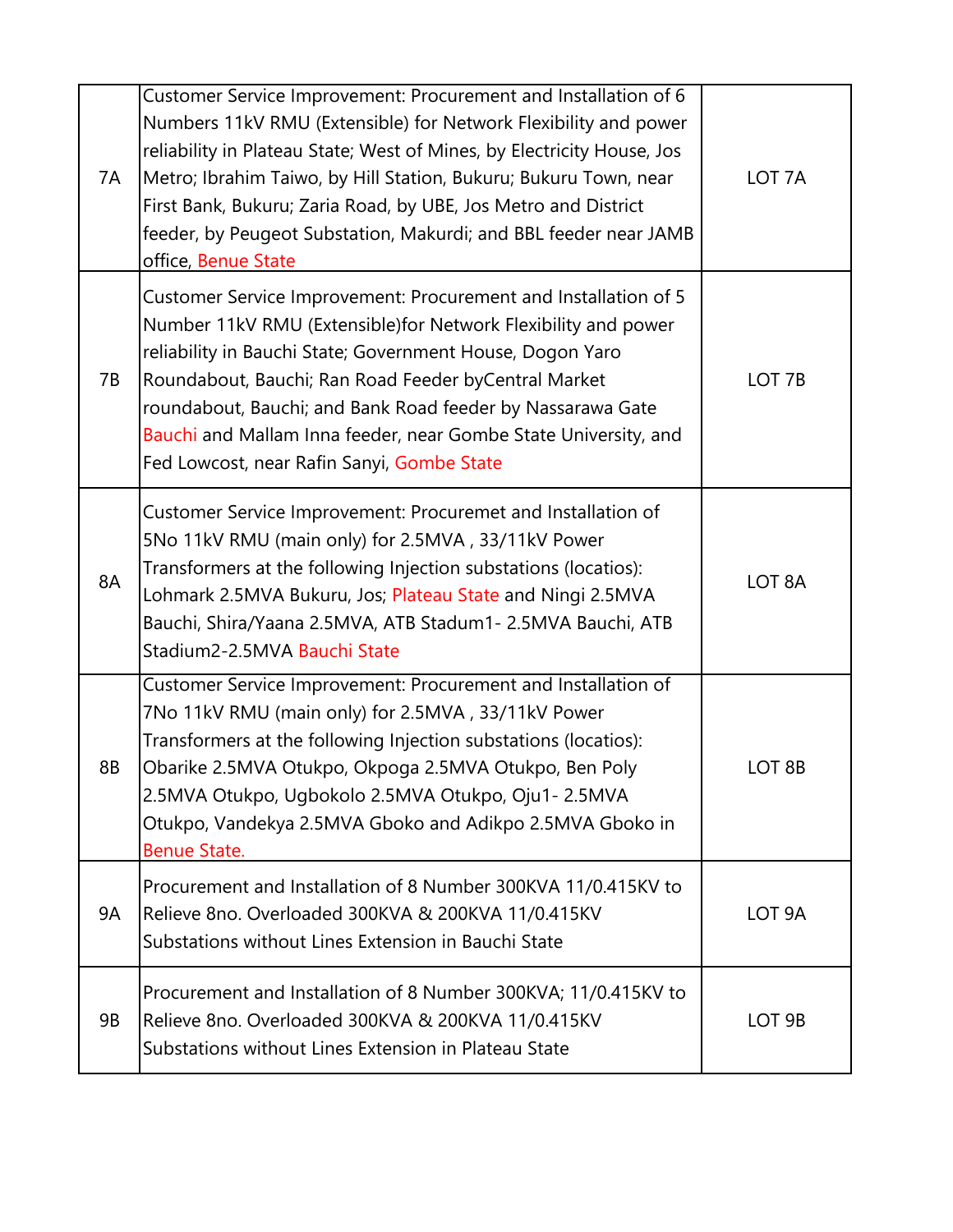| 9C              | Procurement and Installation of 8 Number 300KVA; 11/0.415KV to<br>Relieve 8no. Overloaded 300KVA & 200KVA 11/0.415KV<br>Substations without Lines Extension in Gombe State | LOT <sub>9C</sub>   |
|-----------------|----------------------------------------------------------------------------------------------------------------------------------------------------------------------------|---------------------|
| <b>10A</b>      | Construction of 10km LT Network for 8 Number 300KVA to Relieve<br>8no. Overloaded 300KVA, 11/0.415KV Substations in Bauchi State                                           | LOT <sub>10</sub> A |
| 10 <sub>B</sub> | Construction of 10km LT Network for 8 Number 300KVA to Relieve<br>8 No. Overloaded 300KVA, 11/0.415KV Substations in Plateau State                                         | <b>LOT 10B</b>      |
| 10C             | Construction Of 10km Lt Network for 8 Number 300KVA to Relieve<br>8 No. Overloaded 300KVA, 11/0.415KV Substations in Gombe State                                           | LOT 10C             |
| 11A             | Procurement and Installation of 9 Numbers 300KVA, 11/0.415KV<br>Relief Substations without line extension in Bauchi and Plateau<br><b>States</b>                           | LOT <sub>11</sub> A |
| 11B             | Procurement and Installation of 11 Numbers 300KVA, 11/0.415KV<br>Relieve Substations without line extension in Gombe and Benue<br><b>States</b>                            | <b>LOT 11B</b>      |
| 12A             | Construction of 6.5km LT Network for 5 Number 300KVA 11/0.415<br>Relieve with Down Drop Construction Substations in Bauchi State                                           | LOT <sub>12A</sub>  |
| 12B             | Construction of 5.2km LT Network for 4 Number 300KVA 11/0.415<br>Relief with Down Drop Construction Substations in Plateau State                                           | LOT <sub>12B</sub>  |
| 12C             | Construction of 6.5km LT Network for 5 Number 300KVA 11/0.415<br>Relieve with Down Drop Construction Substations in Gombe State                                            | <b>LOT 12C</b>      |
| 12 <sub>D</sub> | Construction of 7.8km LT Network for 6 Number 300KVA 11/0.415<br>Relieve with Down Drop Construction Substations in Benue State                                            | LOT <sub>12D</sub>  |
| 13A             | Procurement Installation and Upgrading of 8No. 300kVA,<br>11/0.415kV Dss to 500kVA, 11/0.415kV in Bauchi, Gombe, Makurdi<br>and Plateau States                             | LOT <sub>13</sub> A |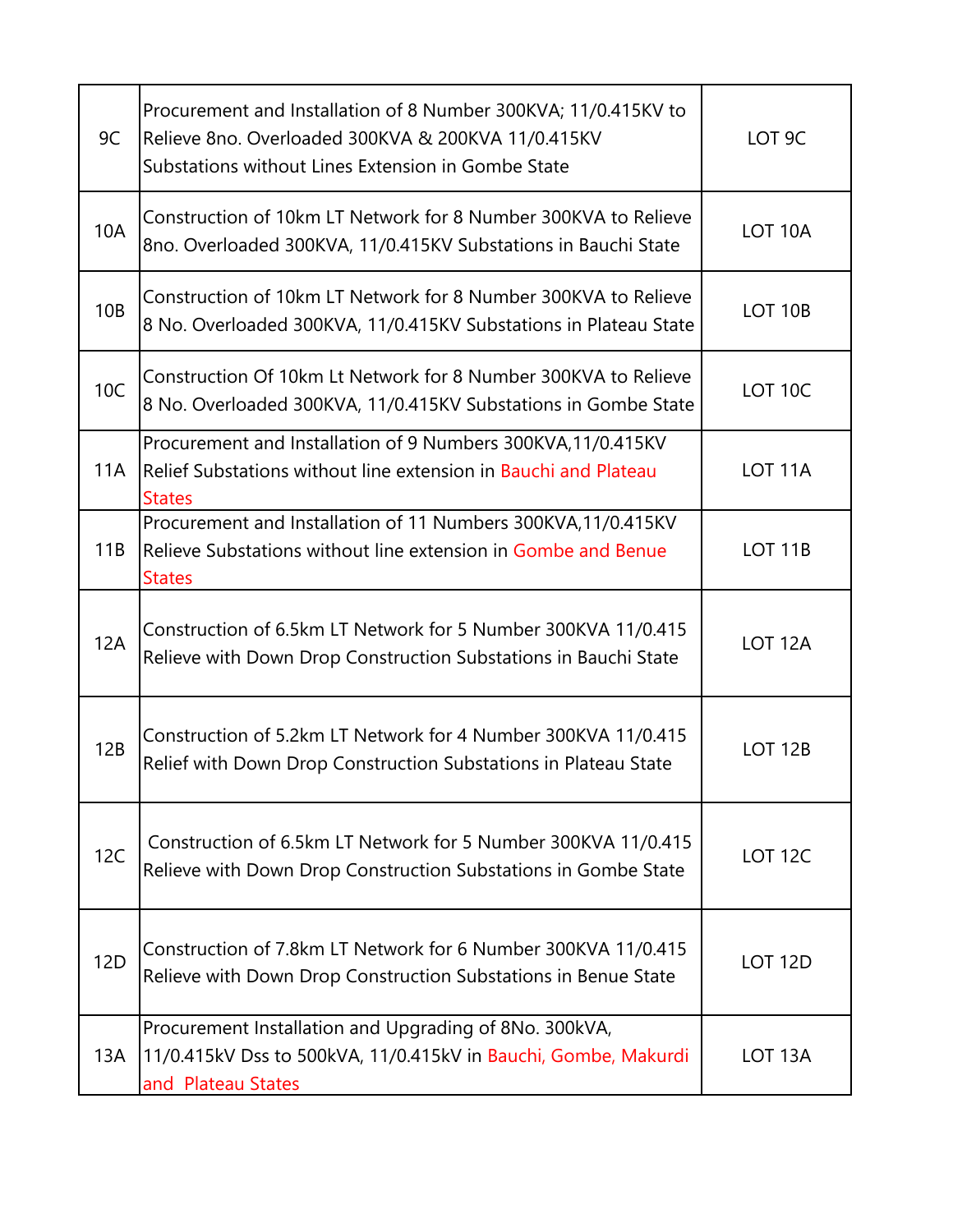| 13B | Procurement Installation and Upgrading of 10No. 300kVA,<br>33/0.415kV Dss to 500kVA, 33/0.415kV, 7no. Gombe, 2no. Plateau,<br>1no. Bauchi State                                                                                                                                                                                                                          | LOT <sub>13B</sub> |
|-----|--------------------------------------------------------------------------------------------------------------------------------------------------------------------------------------------------------------------------------------------------------------------------------------------------------------------------------------------------------------------------|--------------------|
| 14A | Procurement and Replacement of 2 Number failed<br>500KVA, 11/0.415KV DTs in Jos, Plateau State and 5 Number failed<br>500KVA,11/0.415KV DTs in Gombe State                                                                                                                                                                                                               | LOT <sub>14A</sub> |
| 14B | Procurement and Replacement of 8 Number failed<br>500KVA, 11/0.415KV DTs in Benue State                                                                                                                                                                                                                                                                                  | LOT <sub>14B</sub> |
| 15  | Procurement and installation of 10No 100kVA, 33/0.415kV Station<br>service transformer for the following Injection substation: Makeri,<br>West of Mnes, Vom, Mangu, and Rayfield Bukuru Jos; Plateau State<br>(4 Nos); North Bank Makurdi, BBL Makurdi, BSU Makurdi, and Uni<br>Agric Makurdi, Benue State (4Nos) and Railway Bauchi and Yelwa,<br>Bauchi State (2 Nos). | <b>LOT 15</b>      |
| 16  | Construction 8kM 33KV line to tranfer rural leg of 33kV Doma<br>Feeder to less loaded 33kV Malam Sidi feeder, Gombe State                                                                                                                                                                                                                                                | <b>LOT 16</b>      |
| 17  | Construction of 10KM of new 33kV feeder to Proposed New GRA 1<br>x 15MVA, 33/11kV Injection Substation Makurdi, Benue State                                                                                                                                                                                                                                              | <b>LOT 17</b>      |
| 18  | Construction of 33kV Ikpayongu feeder by 13 spans Makurdi to<br>feed Apir Community & others to Rehabilitate and delaod NNPC<br>feeder in Benue State                                                                                                                                                                                                                    | <b>LOT 18</b>      |
| 19  | Construction of a New 3.5KM 33KV Feeder from Zaria Road TS to<br>2X15MVA Bauchi Road Injection S/S Jos to deload 33KV JUTH<br>feeder, Jos; Plateau State                                                                                                                                                                                                                 | <b>LOT 19</b>      |
| 20  | Construction of 9KM Double Circuit 33KV lines using special 40ft<br>Reinforced Concrete poles from Zaria Road Transmission to Unijos<br>1 x 7.5MVA, 33/11KV S/S to deload Dogon Dutshe 33KV feeder Jos<br>Metro Region, Jos Plateau State                                                                                                                                | <b>LOT 20</b>      |
| 21  | Rehabilitation/Re-routing of 5kM of 4No. 33kV Feeders (JUTH,<br>Anglo Jos, Dogon Dutse & Zaria Road) from source at Zaria Road<br>TS Jos, Plateau State                                                                                                                                                                                                                  | <b>LOT 21</b>      |
| 22  | Customer Service Improvement: Procurement and installations of 10<br>Numbers 33KV Auto Re-closurers for reducing down time during<br>fault clearing and network reliability in Benue (5 Nos), Gombe (2<br>Nos) and Plateau (3 Nos).                                                                                                                                      | <b>LOT 22</b>      |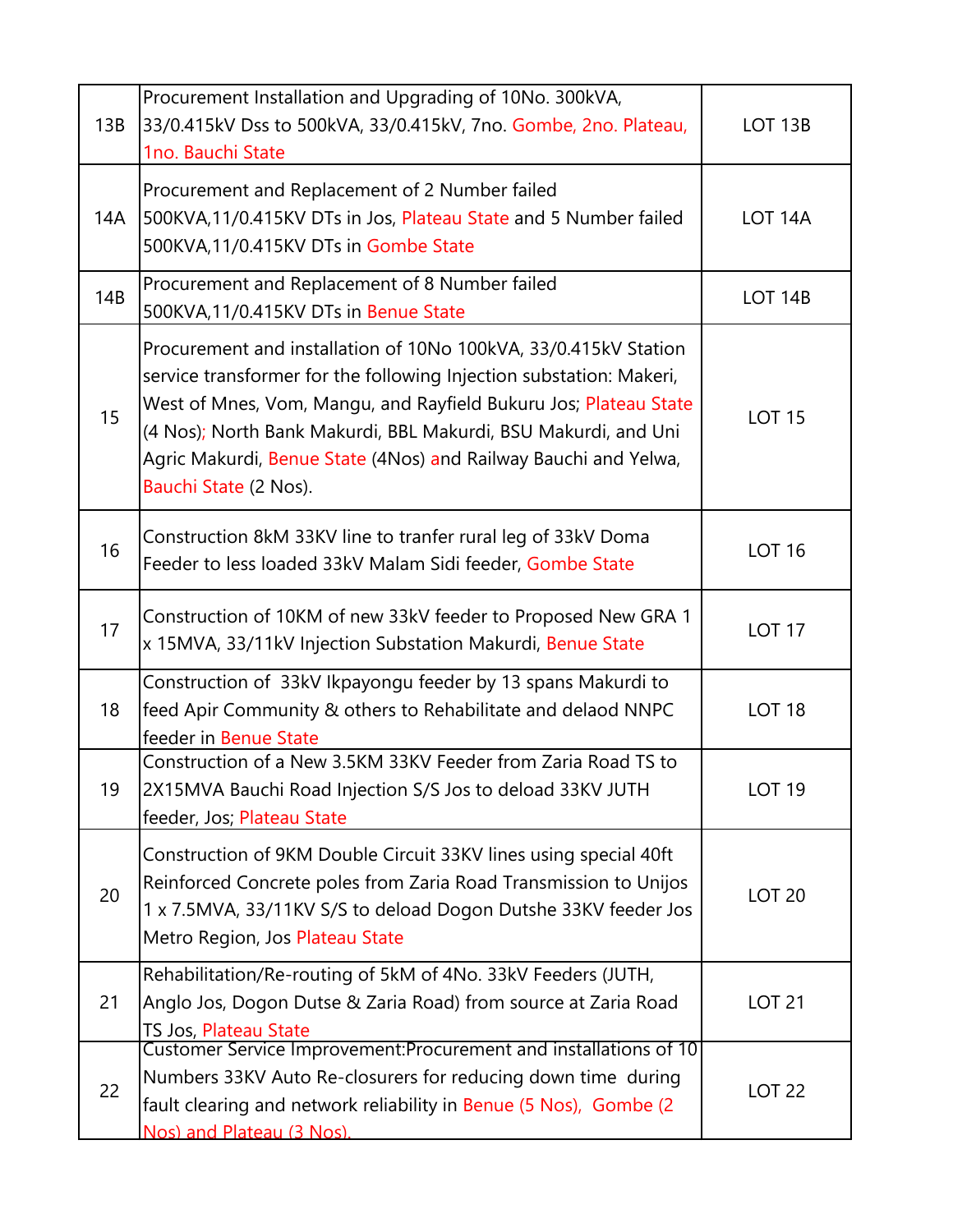|     | Construction of New 11KV Akpata feeder at Zaria Road injection                             |                    |
|-----|--------------------------------------------------------------------------------------------|--------------------|
| 23  | Substation to deload 11KV Township Feeder through 11KV Katako                              | <b>LOT 23</b>      |
|     | feeder Jos. Plateau State                                                                  |                    |
|     | Construction of 1KM 11KV line to deload 11KV Bukuru feeder                                 |                    |
| 24  | Bukuru and add to 11KV Zawan Feeder, Jos; Plateau State Jos;                               | <b>LOT 24</b>      |
|     | <b>Plateau State</b>                                                                       |                    |
|     | Radiation of 1KM 11KV Yelwa feeder and installation of 11kv panel                          |                    |
| 25  | at 1 x 7.5MVA, 33/11KV Kafin Tafawae Inj. S/S to deload Railway                            | <b>LOT 25</b>      |
|     | feeder auchi, Bauchi State                                                                 |                    |
|     | Customer Service Improvement: procurement and Replacement of                               |                    |
|     | 10No 33kV Tranformer Control/Relay Panels for the following                                |                    |
|     | Injection substations: Anglo-Jos T2 Bukuru, Dogo-Duste Jos and                             |                    |
| 26  | Dilimi Jos, Plateau State (3 Nos), Railway T1 Bauchi, Kafin Tafawa                         | <b>LOT 26</b>      |
|     | and Azare Main Bauchi State (3 Nos), Industrial Makurdi, BBL                               |                    |
|     | Makurdi and Uni Agric Makurdi, Benue State (3 Nos) and Tashan-                             |                    |
|     | Dukku, Gombe State (1 No)                                                                  |                    |
|     |                                                                                            |                    |
| 27A | Customer Service Improvement: Procurement and Installation of                              | LOT <sub>27A</sub> |
|     | 160No. 800Amps Feeder Pillar with HRC fuses to Replace burnt                               |                    |
|     | ones across Plateau State<br>Customer Service Improvement: Procurement and Installation of |                    |
| 27B | 140 No. 800Amps Feeder Pillar with HRC fuses to Replace burnt                              | <b>LOT 27B</b>     |
|     | ones across Benue State.                                                                   |                    |
|     | Customer Service Improvement: Procurement and installation of                              |                    |
| 27C | 120 No. 800Amps Feeder Pillar with HRC fuse to Replace burnt                               | <b>LOT 27C</b>     |
|     | ones in Bauchi State                                                                       |                    |
|     | Customer Service Improvement: Procurement and Installation of 62                           |                    |
| 27D | No. 800Amps Feeder Pillar with HRC fuses to Replace burnt ones in                          | LOT <sub>27D</sub> |
|     | <b>Gombe State</b>                                                                         |                    |
|     | Customer Service Improvement: Procurement and Replacement of                               |                    |
|     | 16No Defective relays on 11kV Panels in the following Injection                            |                    |
| 28  | substations: West of Mines Jos (4No), Rantya Jos (3No), Dogon-                             | <b>LOT 28</b>      |
|     |                                                                                            |                    |
|     | Duste Jos (2No), Mangu Bukuru (1No), Uni Jos (4No) and Bukuru                              |                    |
|     | (2No)                                                                                      |                    |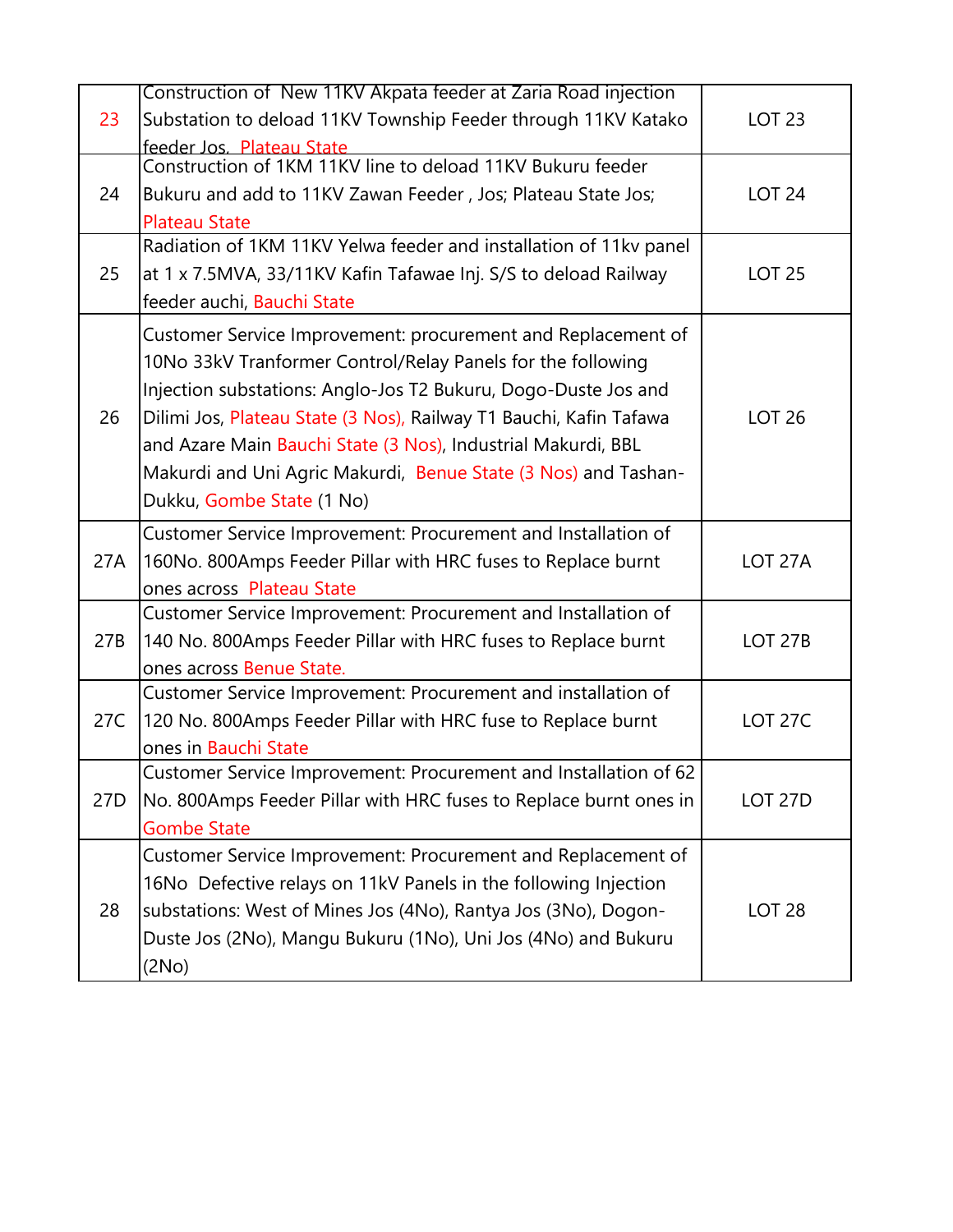| 29              | Customer Service Improvement: Procurement and installation of<br>14No 110V, 25A Tripping Unit (Complete with Battery Bank) for the<br>following Injection substations: Dogo-Duste Jos, Uni Jos, Vom<br>Bukuru, and Rayfield Bukuru, Jos; Plateau State (4 Nos), Railway<br>Bauchi, Fadaman-Mada Bauchi and Yelwa Bauchi, Bauchi State (3<br>Nos), Industrial Makurdi, BBL Makurdi, Uni Agric Makurdi, North<br>Bank Makurdi and BSU Makurdi, in Benue State (5 Nos) and<br>Tashan-Dukku Gombe and Legislative in Gombe State (2 Nos) | <b>LOT 29</b>       |
|-----------------|--------------------------------------------------------------------------------------------------------------------------------------------------------------------------------------------------------------------------------------------------------------------------------------------------------------------------------------------------------------------------------------------------------------------------------------------------------------------------------------------------------------------------------------|---------------------|
| 30A             | Customer Service Improvement: Procurement and Installation/<br>Replacement of 1set of 7-Board 11kV switchgear Panel at the<br>following Injection substations: Uni Jos 1 set, Jos, Plateau State.                                                                                                                                                                                                                                                                                                                                    | LOT 30A             |
| 30B             | Customer Service Improvement: Procurement and Replacement of<br>1set of 7-Board 11kV switchgear Panel at the following Injection<br>substations: Tashan-Dukku 1set. Gombe State                                                                                                                                                                                                                                                                                                                                                      | LOT 30B             |
| 30C             | Customer Service Improvement: procurement and<br>Replacement/installation of 1set of 7-Board 11kV switchgear Panel<br>at the following Injection substation: Railway Bauchi 1set; Bauchi<br><b>State</b>                                                                                                                                                                                                                                                                                                                             | LOT 30C             |
| 30 <sub>D</sub> | Customer Service Improvement: Procurement and Replacement of<br>1sets of 7-Board 11kV switchgear Panel at the following Injection<br>substation: Uni Agric Makurdi half-set, BBL Makurdi half-set Benue<br><b>State</b>                                                                                                                                                                                                                                                                                                              | LOT <sub>30</sub> D |
| 31              | Customer Service Improvement: Procurement and installation of<br>12 sets of 33kV Outdoor free standing current transformers (400-<br>200/1-1-1A) for the following Injection substations: Bauchi Rd Jos,<br>Dilimi Jos, Vom Bukuru, and Wase Bukuru in Jos, Plateau State (4<br>Nos), Industrial Makurdi, BBL Makurdi, Barracks Rd Makurdi and<br>BSU Makurdi, in Benue State (4 Nos), Railway Bauchi, Bauchi State<br>(1 No) and Doma Gombe, Gombe and Legislative Qtrs Gombe in<br>Gombe State (3 Nos)                             | <b>LOT 31</b>       |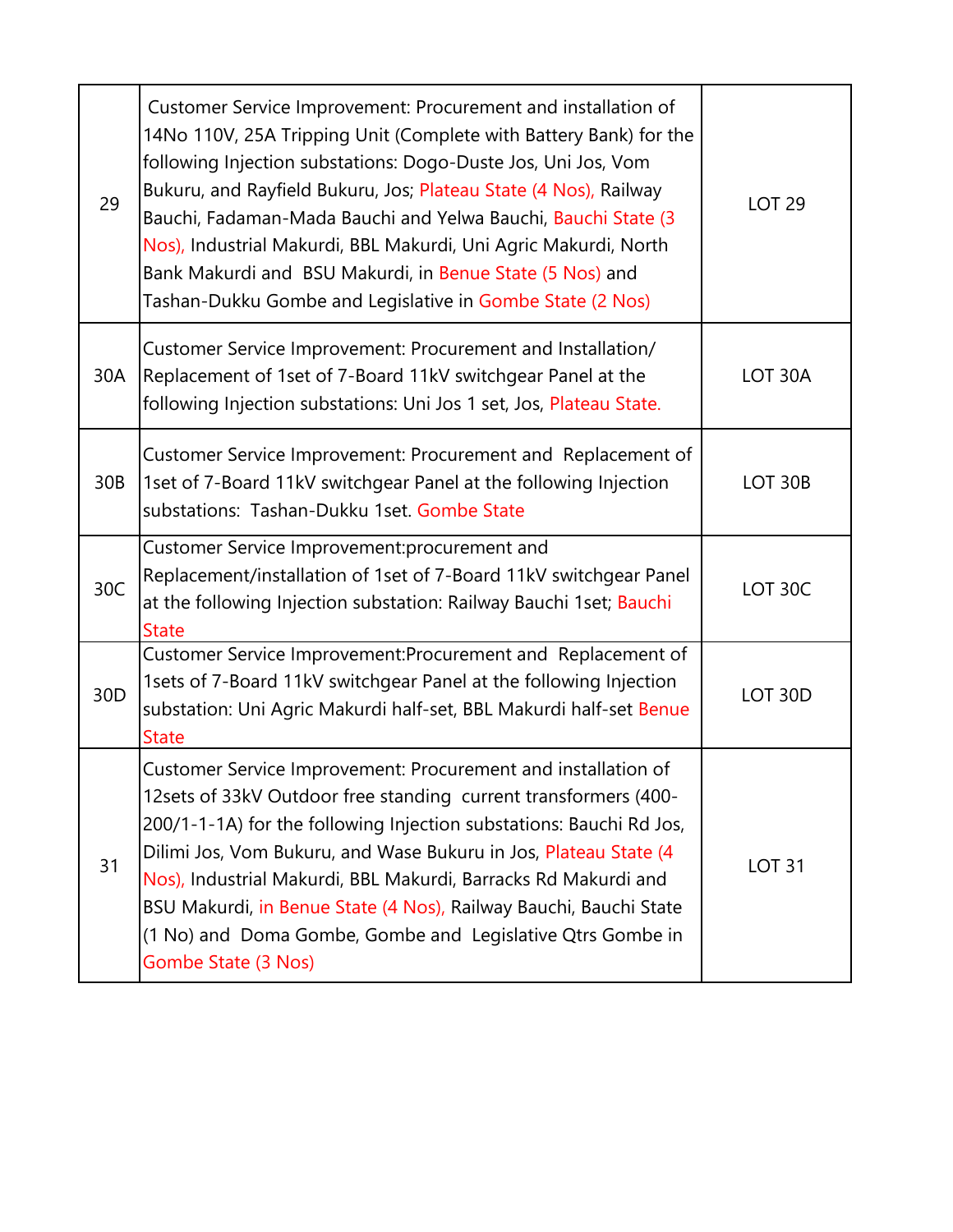| 32  | Customer Service Improvement: Procurement and installation of<br>12sets of 33kV Outdoor free standing Voltage transformers<br>(33000/110V) for the following Injection substations: Railway<br>Bauchi, and Azare Main in Bauchi State (2 Nos), Dilimi Jos, Vom<br>Bukuru, Mangu Bukuru and Makeri Bukuru; Plateau state (4 Nos),<br>ndustrial Makurdi, BBL Makurdi and BSU Makurdi. Benue State (3<br>Nos) and Doma Gombe, Shongo Gombe and Legislative Qtrs<br>Gombe; Gombe State (3 Nos). | <b>LOT 32</b>       |
|-----|---------------------------------------------------------------------------------------------------------------------------------------------------------------------------------------------------------------------------------------------------------------------------------------------------------------------------------------------------------------------------------------------------------------------------------------------------------------------------------------------|---------------------|
| 33  | Procurement and Installation of 10No 33kV Outdoor Circuit<br>Breaker for the following Injection substations: Bauchi Rd Jos,<br>Dogon-Duste Jos, Dilimi Jos, Railway T1 Bauchi, Industrial Makurdi,<br>BSU Makurdi, BBL Makurdi, Fadaman Mada Bauchi, Doma Gombe<br>and Old Enugu Rd Otukpo                                                                                                                                                                                                 | <b>LOT 33</b>       |
| 34  | Customer Service Improvement: Procurement and Installation of<br>468 Sets of 33kV and 11KV Drop Out fuse to Replace burnt ones<br>across the 8 Regions to improve power delivery and reliability                                                                                                                                                                                                                                                                                            | <b>LOT 34</b>       |
| 35A | Rehabilitation of Existing 33kV Feeders (28km) (Rukuba, Anglo-Jos,<br>Bukuru, Makeri,) in Plateau State and (14km) 33kv Water Works &<br>33kv Azare Bauchi State                                                                                                                                                                                                                                                                                                                            | LOT <sub>35</sub> A |
| 35B | Rehabilitation of Existing 33kV Feeders; (21km) NNPC Makurdi,<br>Oju and Makurdi Town, Benue State and (7km) Shongom, Gombe<br>State.                                                                                                                                                                                                                                                                                                                                                       | <b>LOT 35B</b>      |
| 36  | Standardization/Rehabilitation of 10 Number Injection Substations<br>(Dogon Dutse, Jos Metro; West of Mines, Jos Metro; Vom, Bukuru;<br>Industrial, Makurdi; Yelwa, Bauchi; Fadama Mada, Bauchi; Doma,<br>Gombe; Nafada, Gombe; Enugu Road, Otukpo; & Azare Main,<br>Azare;) in Bauchi, Benue, Gombe and Plateau States                                                                                                                                                                     | <b>LOT 36</b>       |
| 37  | Rehabilitation of 22KM of Existing 11kV Bank Road (4KM), Polo<br>(4KM), Hwolshe (5KM), Mallam Inna (5KM), and District Feeder<br>(4KM) Feeders in Bauchi, Bene, Gombe and Plateau states                                                                                                                                                                                                                                                                                                    | LOT <sub>37</sub>   |
| 38A | Construction of 6 Numbers 300KVA, 33/0.415KV Relief Substations<br>with 20 Spans LT line Constructions in Benue State                                                                                                                                                                                                                                                                                                                                                                       | LOT 38A             |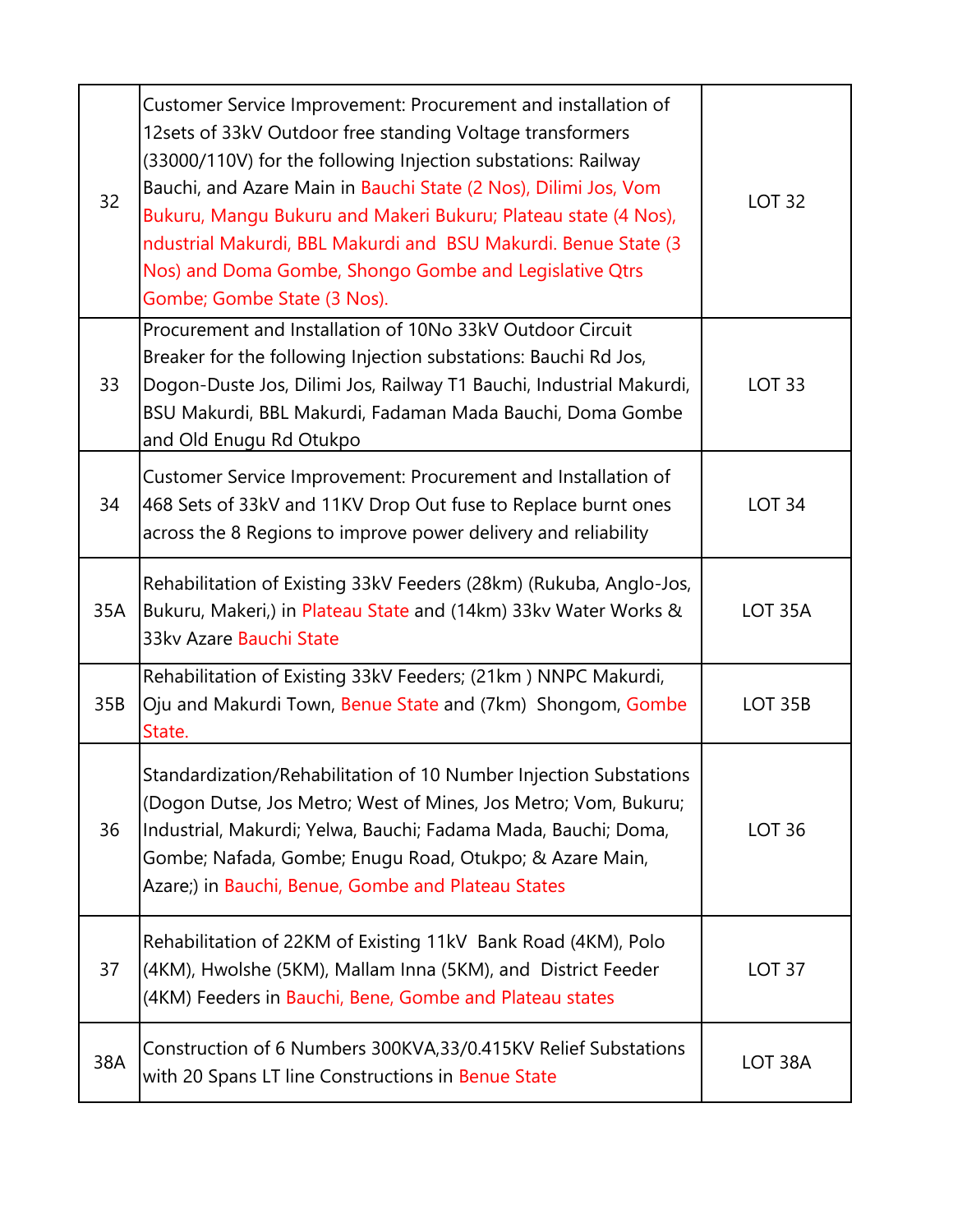| 38B | Construction of 6 Numbers 300KVA, 33/0.415KV Relief Substations<br>with 20 Spans LT line Constructions in Gombe State                                                                                                                | LOT 38B             |
|-----|--------------------------------------------------------------------------------------------------------------------------------------------------------------------------------------------------------------------------------------|---------------------|
| 38C | Construction of 5 Numbers 300KVA, 33/0.415KV Relief Substations<br>with 20 Spans LT line Constructions in Bauchi State                                                                                                               | LOT 38C             |
| 39A | Procurement and Upgrade of 6 Numbers 300KVA, 33/0.415KV to<br>500KVA, 33/0.4KV DSS (3 each) in Jos, Plateau and Bauchi States                                                                                                        | LOT 39A             |
| 39B | Procurement and Upgrade of 7 Numbers 300KVA, 33/0.415KV to<br>500KVA, 33/0.4KV DSS (4 Numbers) in Benue and (3 numbers)<br><b>Gombe States</b>                                                                                       | <b>LOT 39B</b>      |
| 40A | Replacement of 11 Number failed 500KVA, 33/0.415KV DTs in<br><b>Benue State</b>                                                                                                                                                      | LOT 40A             |
| 40B | Replacement of 7 Number failed 500KVA, 33/0.415KV DTs in Bauchi<br>and Gombe States                                                                                                                                                  | <b>LOT 40B</b>      |
| 41A | Procurement and supply of Working Tools & Instruments (Various<br>working tools and articulated vehicles) in Azare, Bauchi Gombe and<br>Jos-Metro Regions                                                                            | LOT <sub>41</sub> A |
| 41B | Procurement and supply of Working Tools & Instruments (Various<br>working tools and articulated vehicles) in Bukuru, Gboko, Makurdi<br>and Otukpo Regions                                                                            | <b>LOT 41B</b>      |
| 42  | Procurement and upgrading of 7.5MVA to 15MVA, 33/11KV at BBL<br>Injection Sustation Makurdi Benue State                                                                                                                              | <b>LOT 42</b>       |
| 43  | Construction of Galvd Steel Towers to cross River Benue with<br>132KV Double circuit Towers & installation of mini-towers, Benue<br><b>State</b>                                                                                     | LOT 43              |
| 44  | Supply of Loss Reduction Materials (To Eliminate Hot Joints)                                                                                                                                                                         | <b>LOT 44</b>       |
| 45A | Rehabilitation of Existing 0.415kV Lines (24km) in Jos, Plateau State<br>(12KM) and in Bauchi State (12KM)                                                                                                                           | LOT <sub>45A</sub>  |
| 45B | Rehabilitation of Existing 0.415kV Lines (24km) in Benue State<br>(12KM) and Gombe State (12KM)                                                                                                                                      | <b>LOT 45B</b>      |
| 46A | Customer Service Improvement: Procurement of various types of<br>U/G Cables and termination kits for Relief projects and upgrading<br>over loaded and burnt cable for reliable power delivery 3.125KM<br>for Azare and Gombe Regions | LOT <sub>46A</sub>  |